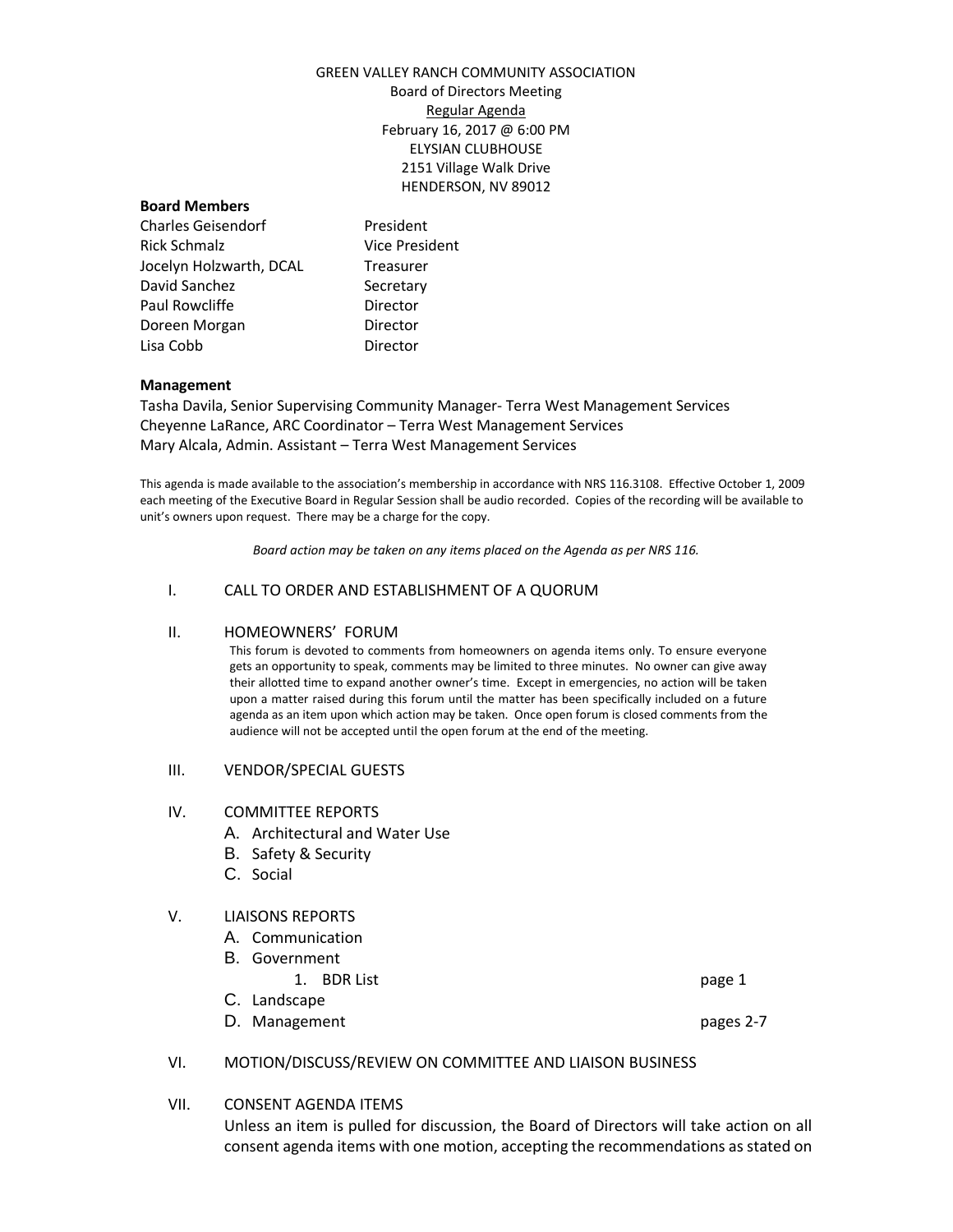the agenda item. To pull an item for discussion, please notify the Board President before action is taken on the consent agenda items.

| A. Approval of Minutes - January 19, 2016   | pages 8-12  |
|---------------------------------------------|-------------|
| B. 2016 Approved Landscape Proposals Report | pages 14-15 |
| C. Acceptance of Financials -December 2016  | pages 16-21 |
| D. Review of Litigation Disclosure          | pages 22-28 |
| E. Next Meeting - March 16, 2017            |             |
| F. 2016 Pending Reserve Projects            | page 40     |
| G. 2017 Reserve Projects                    | page 41-42  |
| H. Project Priority List                    | page 42a    |

- VIII. Open Sealed Bids Motion/Discuss/Review to approve management to open sealed bids
- IX. FINANCIAL
	- A. Treasurers Report
- X. UNFINISHED BUSINESS
	- A. Enclave requesting Assistance Motion/Discuss/Review to approve/deny/postpone the request from Enclave for assistance.
	- B. Park Bid Legal Opinion Motion/Discuss/Review to approve/deny/postpone the park bid legal opinion.
	- C. Bella Vista ARC Motion/Discuss/Review to approve/deny/postpone the ARC request.
	- D. Wall Repairs Proposal#16-1120 JH Motion/Discuss/Review to approve/deny/postpone the proposal from Intertex for wall repairs.
	- E. Sidewalk Repairs Proposal#16-1071 JH Motion/Discuss/Review to approve/deny/postpone the proposal from Intertex for sidewalk repairs.

# XI. NEW BUSINESS

- A. Landscaping Proposal#10241601SC Motion/Discuss/Review to approve/deny/postpone the bid from Jaramillo for plant/rock replacement.
- B. Landscaping Proposal#10241602SC Motion/Discuss/Review to approve/deny/postpone the bid from Jaramillo for plant replacement.
- C. Landscaping Proposal#06281601KC(R-1) Motion/Discuss/Review to approve/deny/postpone the bid from Jaramillo for Area #1 Enhancements.
- D. Landscaping Proposal#06281606KC Motion/Discuss/Review to approve/deny/postpone the bid from Jaramillo for Area #6 Enhancements.
- E. Landscaping Proposal#08081605KC Motion/Discuss/Review to approve/deny/postpone the bid from Jaramillo for Area #9 Enhancements, Bid#4.
- F. Landscaping Proposal#06281609KC Motion/Discuss/Review to approve/deny/postpone the bid from Jaramillo for Area #9 Enhancements, Bid#1.
- G. Landscaping Proposal#08081603KC Motion/Discuss/Review to approve/deny/postpone the bid from Jaramillo for Area #9 Enhancements, Bid#2.
- H. CAI Membership Motion/Discuss/Review to approve/deny/postpone the CAI Membership renewal.
- I. COH Valle Verde Rehabilitation Motion/Discuss/Review to approve/deny/postpone the ADA Ramps that are association owned.